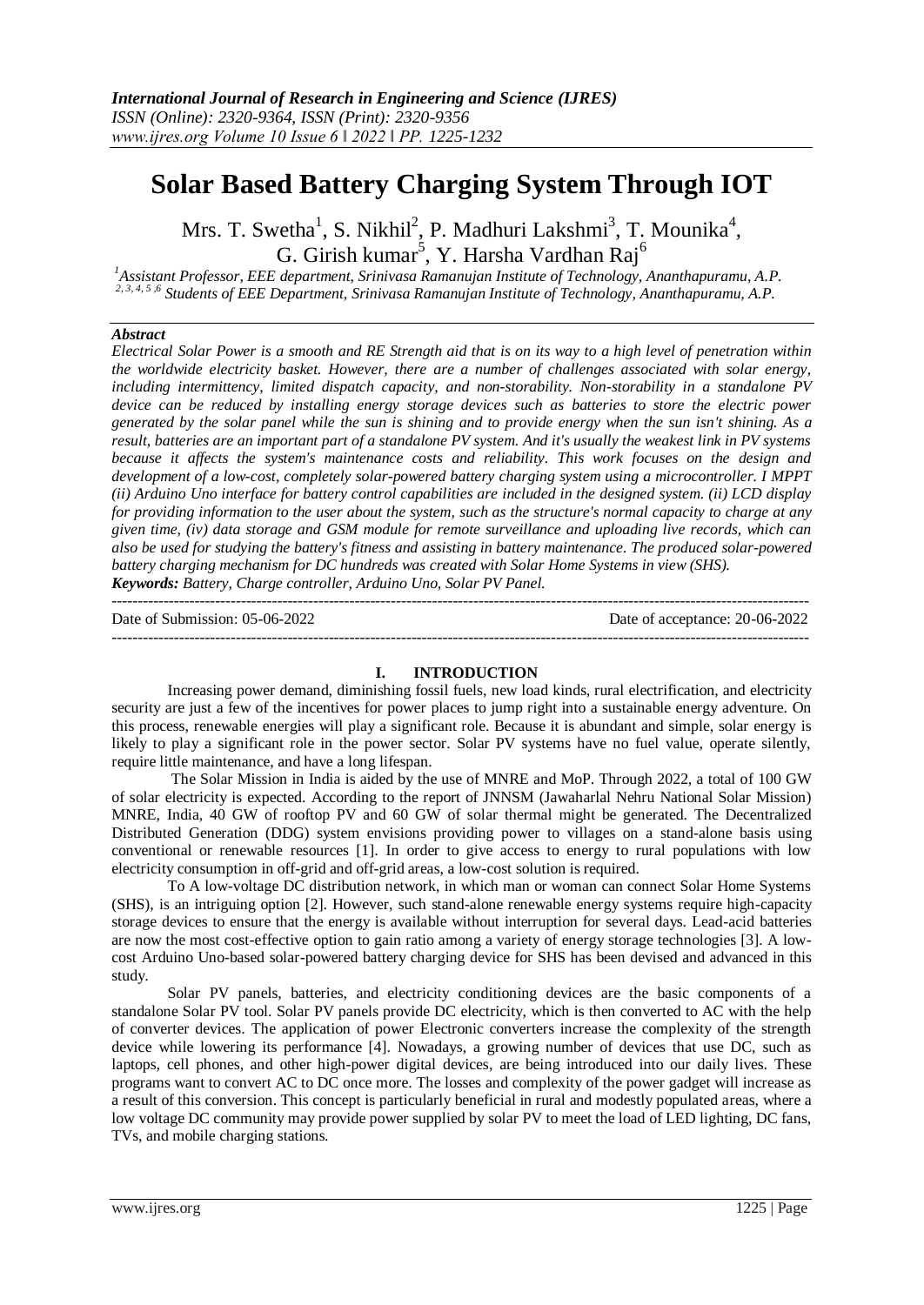

**Figure 1: Block diagram of the solar energy storage system**

# **II. PROPOSED SYSTEM**

A deep depleted battery will be broken if a high modern is supplied to it. And if we leave a battery charging for an extended period of time (overcharging), hydrogen and oxygen gassing occurs at the electrode plates, clearing away the active material coated on the plates, resulting in battery failure. As a result, a practical battery charging system is required to address these issues. A low-cost solar-powered battery charger for DC hundreds (DC lighting fixtures such as LEDs, DC devices such as laptops, cellphones, satellite TV for computer TV controllers, and so on.) has been invented and advanced in this work.

The advanced equipment has the capability of logging and storing data for some distance off observation, with the primary goal of improving battery safety and therefore battery life. The suggested system is depicted in Figure 2 as a block diagram. The typical solar PV standalone device consists of a solar panel, an Arduino interfaced MPPT charge controller, a GSM module battery bank, and a load to provide useful power to the stop user.



**Figure 2: Block diagram of the proposed solar system**

# **BASIC DESCRIPTION OF THE SYSTEM**

Some Si-based PV cells are joined in collection and parallel in the solar panel, depending on the specified voltage and current. Polycrystalline Silicon, monocrystalline Silicon, copper-indium selenide, and amorphous silicon are currently the most widely utilized unique types of PV cells. The efficiency levels vary between 6% and 25%. A monocrystalline silicon PV cellular offers a higher total conversion performance (about 22%) as well as a lower price. Mono crystalline Silicon panel is used in this piece of art.

Electrical traits of the PV Panel (Values at STC (AM1.Five, 1000W/m², 25°C))

- Max Power Pmax: 50Wp +/-three%
- Panel Voltage: 12 V
- Nominal Current Imp: 2.77A
- Nominal Voltage Vamp: 17.20V
- Cell Efficiency: 17%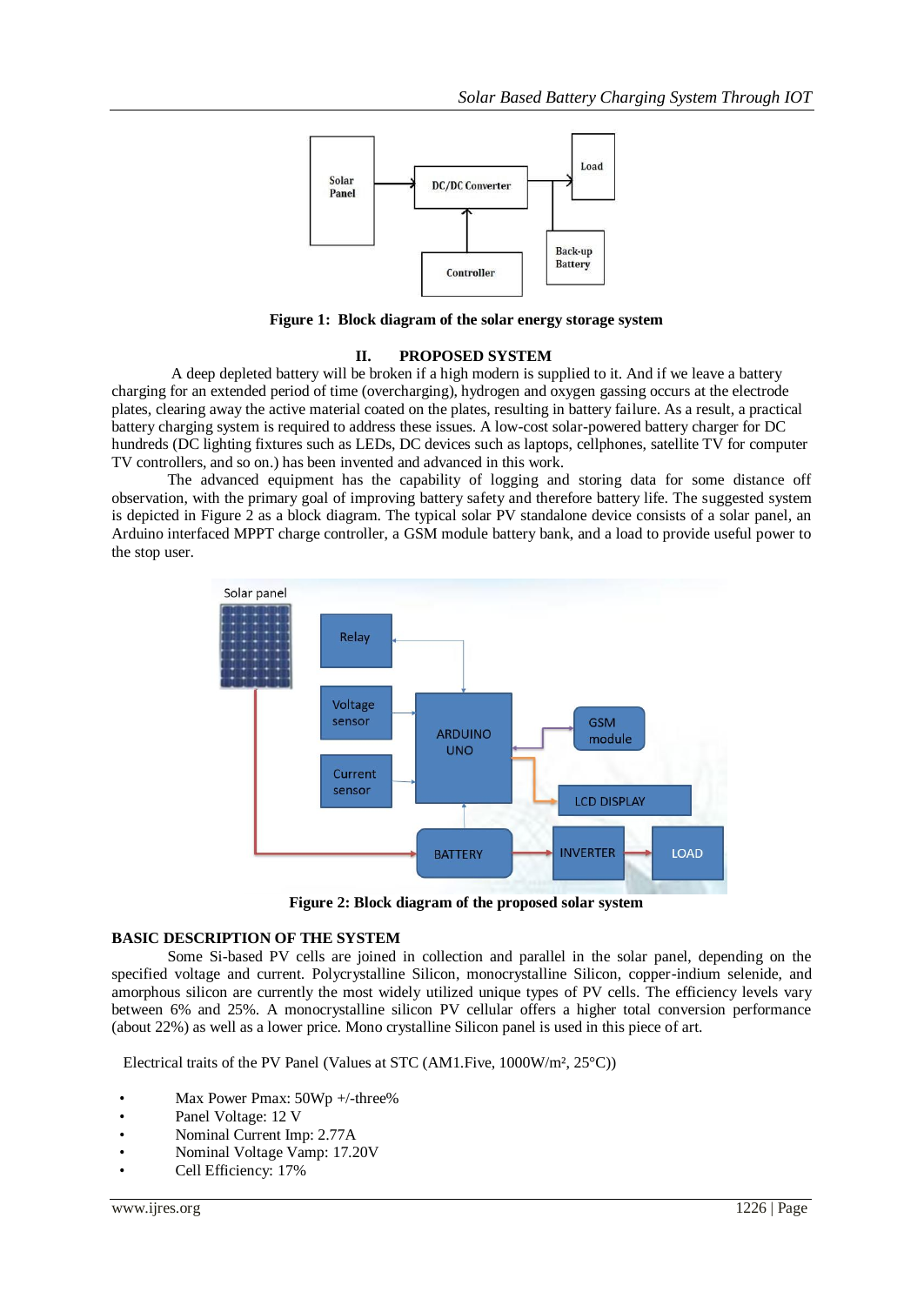- Open–Circuit Voltage Voc: 21.6 V
- Module Efficiency: 14.6%
- Short-Circuit Current Isc: three.23 A

The I-V characteristic of solar cellular beneath numerous daylights is verified in Figure three. The knee factor where the dropping voltage line meets the vertical electricity line indicates the most high-quality energy available.



For 'power programmes' and 'electrical applications,' energy storage devices are necessary. In comparison to power programmes, the discharging of electricity in strength systems is slower and takes anything from ten minutes to hours. In the case of electricity packages, the stored energy is discharged at a very rapid rate, ranging from seconds to minutes [7]. Flywheels, batteries, hydrogen, and electrochemical capacitors are used as energy storage medium in power applications (ECs). The most commonly utilized energy storage generation is the lead-acid battery, which has a significant advantage over other rechargeable batteries in terms of energy ratio. Lead–acid batteries are divided into two types: flooded lead acid (FLA) batteries and valve regulated lead–acid batteries (VRLA). Absorbed Glass Mat (AGM) and Gel are two more terms for VRLA. Sealed batteries are another name for VRLA batteries. Sealed batteries have the advantage of less safety and a longer life duration, despite their high cost. AGM batteries are employed in the current work.

Without a rate, a battery charging tool isn't always complete. The distant shape of the regulator is primarily responsible for preventing overcharging of the batteries. The rate controller translates the incoming DC voltage from the solar panels into the precise voltage range needed to charge the batteries. The pricing controller unit should work for the stated voltage range and should reduce automatically if the SPV voltage falls below the preferred rate [13]. When the intensity of the light is reduced, the fee controller turns off and on mechanically until an appropriate amount of light is restored. The majority of the fee controllers on the market can be used under the optimum lighting conditions. The employment of such rate controllers is limited as a result of this flaw. The superior rate controller employs most electricity factor tracking (MPPT) to tune and adjust the voltage and cutting-edge in order to hunt for the most energy in the most advantageous scenarios. MPPT controllers, on the other hand, cost a lot of money [8]. Figure 4 shows the Maximum Power Point Tracker's Tracking Algorithm in action.

Pulse width rate controllers use high frequency pulses to control the current from the supply based on the battery's state of charge. To prevent battery overcharging, a pulse width fee controller examines the significance and duration of each pulse. A signal is obtained with the aid of utilizing the PWM charger during peak while the batteries are depleted, and all cutting-edge pulses continue to be non-forestall as it is charged, and this degree is referred to as bulk degree of charging. Absorption is the next step in the charging process, which occurs when the batteries are close to their full charge condition (SOC). Every day, the controller maintains the battery bank voltage for a long period of time. Furthermore, the pulses off time was extended to gradually drop the current level while the electricity banking institution was shut down.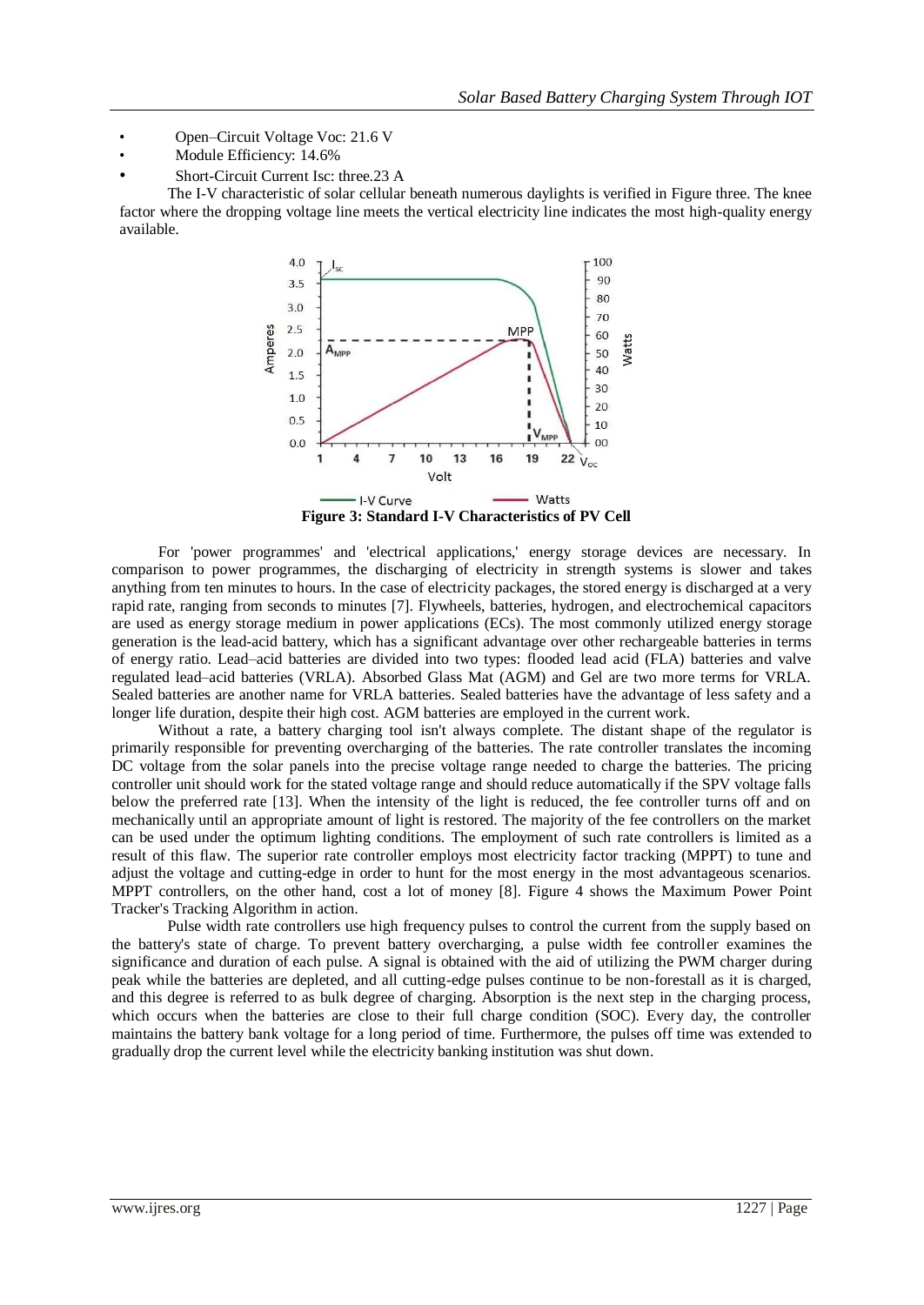

**Figure 4: Tracking Algorithm of Maximum Power Point Tracker**

The float charge stage refers to the full potential of the batteries. The sophisticated battery charger can operate in one of four modes:

• **On State**: Is the charge for solar strength fee in the United States between the lowest solar strength value and the coffee solar strength rate (minimal sun electricity, solar energy, and low sun power) [12]. The solar wattage input in this country is very low for bulk charging, but not so low to enter the off zone. Pulse width modulation is ready to be ninety-nine to achieve a low level of strength. The percentage is 9%.

• **Bulk State**: Is the United States of America, where solar electricity is greater than the minimum solar power. The Peak Power Tracking set of laws is employed in this country for the majority of battery charging, which entails running the highest amount of current in the circuit that the solar panels produce into the battery.

• **Float State**: In this state, the voltage rises until the battery voltage reaches its maximum. As a result, the country is known as the Drift Kingdom. The battery voltage is maintained at its maximum in the United States of America by modifying the PWM fee. Because battery voltage cannot be stored at its maximum, if PWM reaches 100 percent, the battery is being sucked down by some load.

• **Off State**: When no power is created from the sun panels' usable resource, the charger enters the off kingdom (minimum solar electricity). Because energy from the battery could be replicated into the solar panel in this condition, all MOSFETs are turned off to avoid this. It's probably nighttime if the sun panel isn't providing power.

The Arduino Uno (AT Mega 328P) microcontroller is used as a simple programming platform. There are 14 digital input/output pins on it. Six of the 14 pins are used as PWM outputs, while the other six are used as analogue inputs. It contains a reset button and is powered by a USB connection to a computer. The working voltage is 5 volts.

# **INTERFACE BETWEEN CONTROLLER AND GSM MODULE**

The monitoring work is carried out with the help of a GSM module (ESP8266). It is a self-contained SOC (System on Chip) with an integrated TCP/IP protocol stack that provides any microcontroller with access to any GSM network. The ESP8266 can host or offload a utility from any other software processor that is responsible for all GSM networking functions. Every ESP8266 module comes pre-programmed with a firmware and AT command set, allowing us to connect it to an Arduino tool and gain almost the same amount of GSM functionality as a GSM Shield. The statistics are sent via AT instructions from a computer to a serial adapter via USB in this project. The operation of the GSM module is investigated using the ESP8266 module Arduino Uno,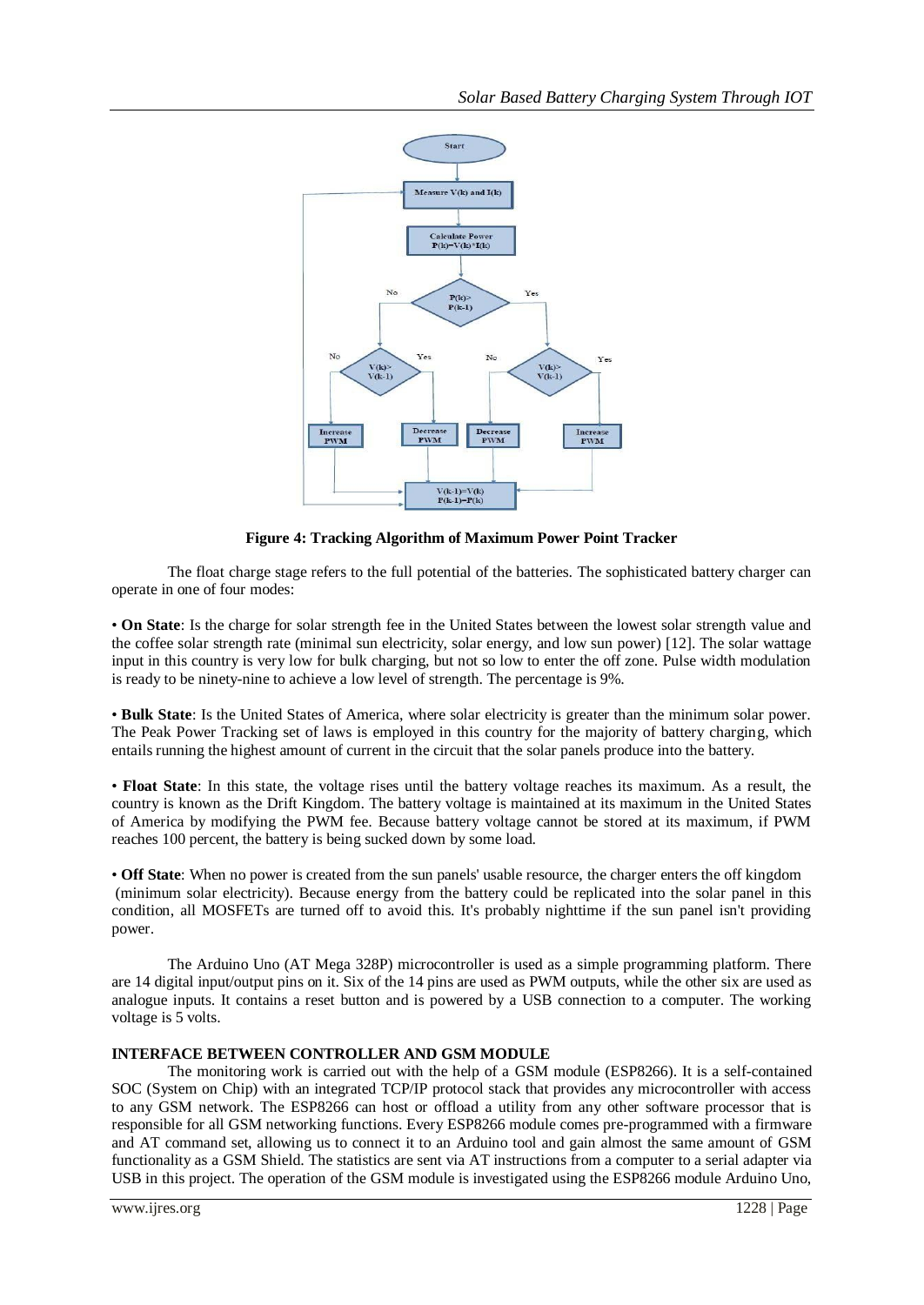which is a convenient approach to incorporate into the main circuit (Fig. Five). Firmware is a set of instructions that are installed into the ESP8266 module without delay by immediately connecting it to a computer. In order to establish spoken communication between the advanced gadget and the GSM module, a USB to TTL common sense converter was required. The firmware is then flashed into the ESP module using the flasher. Communication between the module and the network is enabled via AT commands. This circuit (GSM module) is applied to our most significant circuit after the connections are organized (Fig. 6).



 **Figure 5: Interfacing of GSM module with Arduino**



 **Figure 6: GSM interfacing with main Circuit**

Data logging allows for the collection of statistics on solar PV machines and batteries for a variety of uses. Figure 7 shows how PV voltage changes over time.



 **Figure 7: Solar PV voltage Vs Time**

The records can also be sent to the users' smart phones at the locations of the nearest solar tree system. All of this could lead to the development of more efficient, IoT (Internet of Things)-enabled, and higher-related PV systems. The essential Components used are listed in Table 1.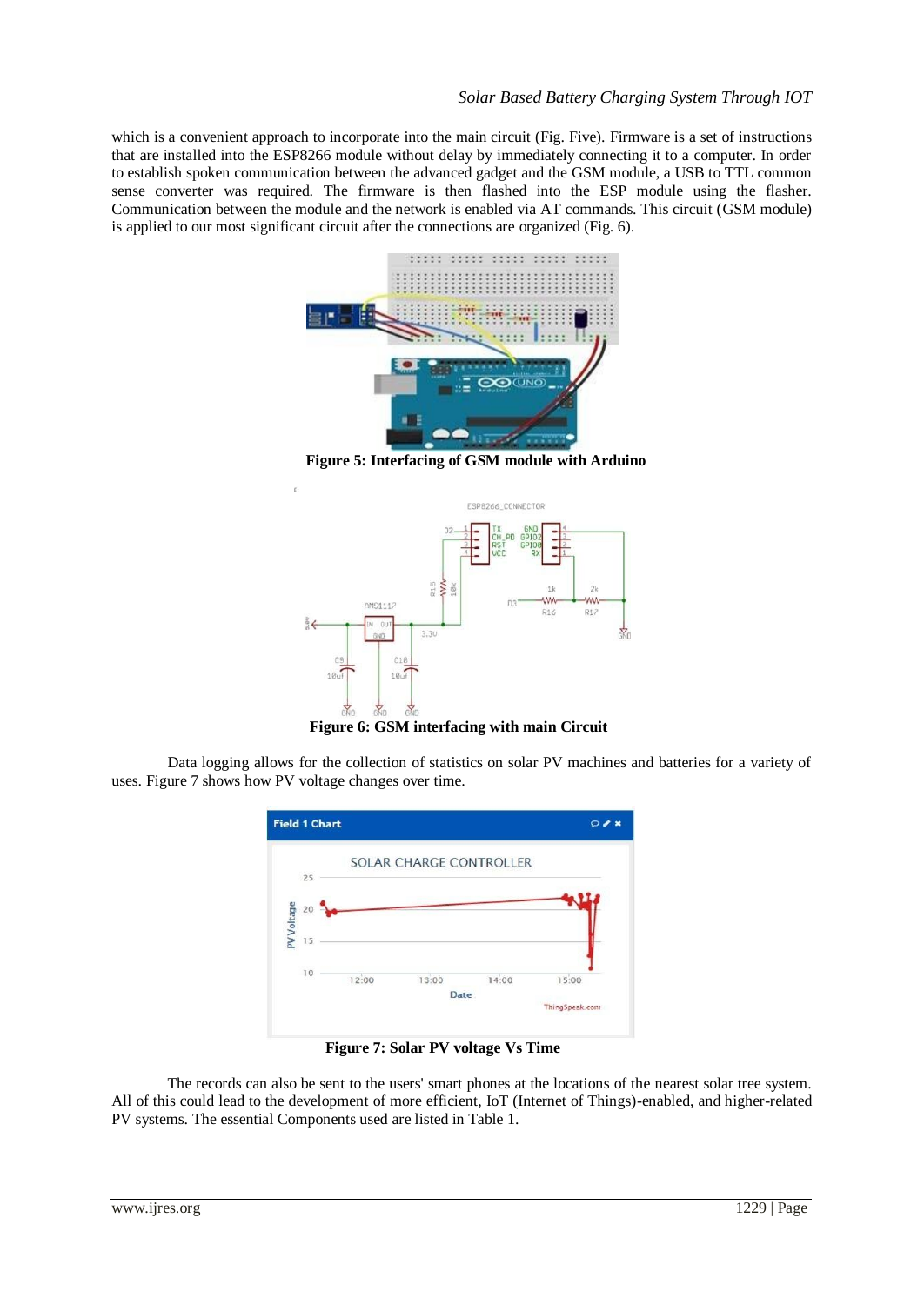| Component                                       | <b>Specifications</b>                      |
|-------------------------------------------------|--------------------------------------------|
| <b>Solar PV Panel</b>                           | Rated Power – 50W; Cell Type –             |
|                                                 | <b>Monocrystalline;</b>                    |
|                                                 | Open Circuit Voltage: 21.6V; Short Circuit |
|                                                 | Current: 3.23 A; Max. Power Voltage: 17.20 |
| <b>Battery</b>                                  | Lithium-ion battery Voltage: 12V           |
|                                                 |                                            |
|                                                 |                                            |
| inverter                                        | $Dc - 12v$ in                              |
|                                                 | $Ac-220v$ out                              |
| Load                                            | Lamp; Voltage – 12 V; Rated Power - 50W    |
| <b>Microcontroller</b>                          | Arduino Uno                                |
| <b>GSM Module</b>                               | EGSM900                                    |
|                                                 | Data transfer link Download: 85.6 kbps     |
|                                                 | Upload: 42.8 kbps                          |
|                                                 | <b>SMS: MT,MO, PDU Modes</b>               |
| <b>Current and Voltage Sensors; LCD display</b> |                                            |

#### **Table 1: Listing of fundamental Components used**

# Ⅲ **RESULTS**

**Case 1**: During the over voltage condition i.e. if the battery gets overcharged then the Arduino controller sends the signal to the relay and the relay activates and cuts off the power supply thus the battery is saved from overcharging.as shown in the below figure 8 the battery capacity is exceeded i.e. 26.53V the Arduino controller monitors the voltage level of the battery through the voltage and current sensor.



 **Figure 8: Circuit connection during over voltage condition**



 **Figure 9: over voltage condition reading**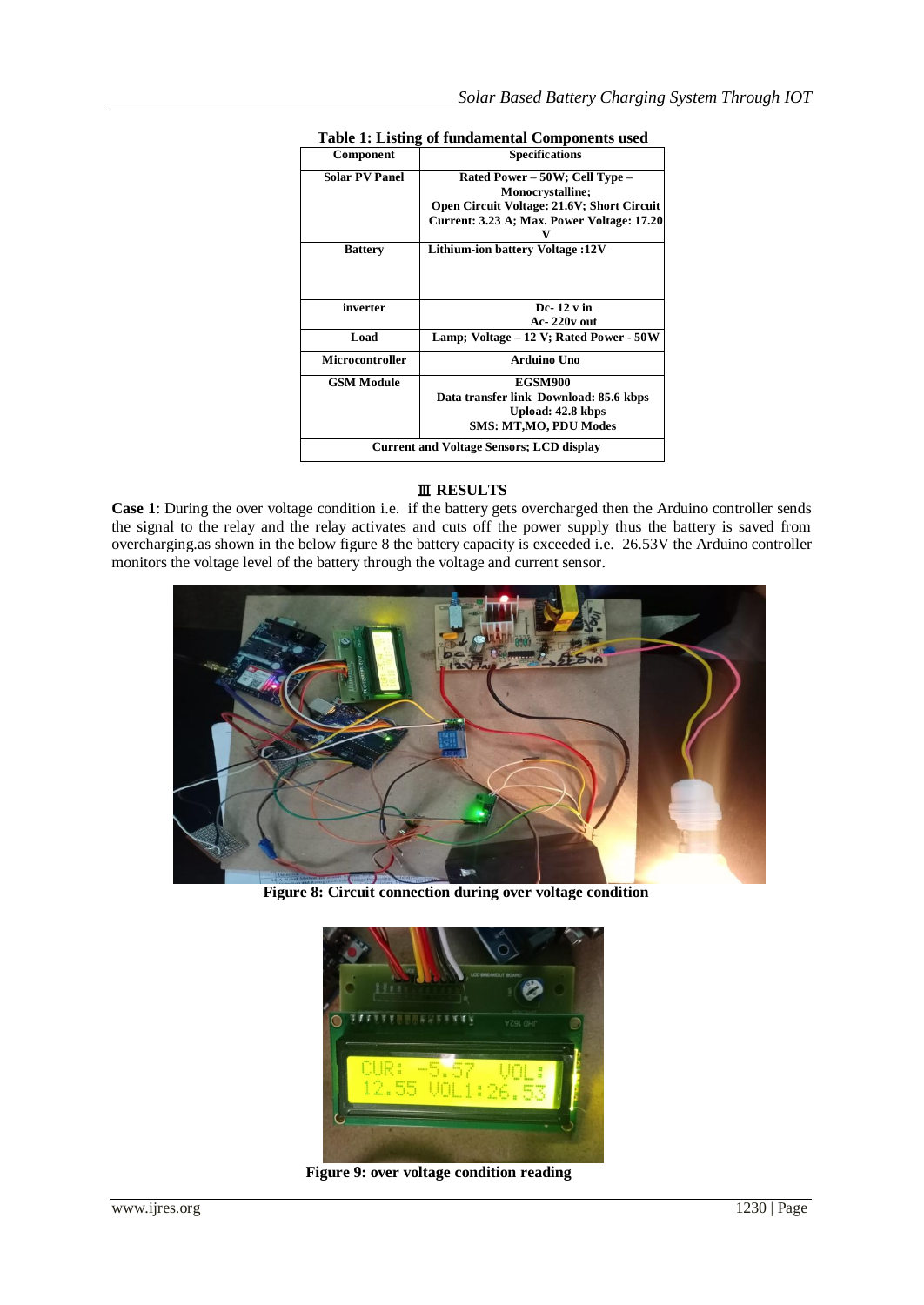**Case 2:** During the undervoltage condition i.e. if the amount of voltage present in the battery suppose if the battery gets discharged for the long time the battery may not be recharged again so the battery is operated with minimum cut off point less than 4v if the battery voltage falls below this voltage then the battery gets in its charging position.as shown in the below figure the battery voltage is less than 4v so the undervoltage condition occurs and the Arduino controller monitors the voltage of the battery through voltage and current sensor.



 **Figure 10: circuit connection during undervoltage condition**



 **Figure 11: Under voltage condition reading** 

# Ⅳ **CONCLUSION**

The design and development of a low-cost Arduino-based totally Advance Solar-powered Battery Charge Controller is presented in this work. The MPPT algorithm is used to complete the battery charging process. As a result, more strength harvest is acquired by working at the PV peak power point rather than the PV output voltage at any given time. The fee controller includes a battery management system, as well as an LCD display and a GSM module for data logging and messaging purposes. The outside and inner voltages, as well as the current flowing through the battery, the battery's state of charge, and the ability to turn off the battery when various restrictions are reached, are all displayed on the display.

# **REFERENCES**

- [1] S. P. Mishra, S. M. Ali, A. Pradhan, P. Mohapatra, and V. Singh, "Increasing energy efficiency in India by the use of green building," International Journal of Renewable Energy Technology, vol. 4, no. 4, p p. 406,2013.
- [2] B. Ventures, "Home battery ventures", battery ventures, 2016. [Online]. Available[: http://battery.com. A](http://battery.com/)ccessed:Feb.15,2016.
- [3] J. H.Lee, H.S.Bae, and B.H.Cho, "Resistive control for a photovoltaic battery charging System using a microcontroller," IEEE Transactions on Industrial Electronics, vol.55, No.7,July2008.
- [4] A. Konar, A.,Mandal " Microprocessor based Sun Tracker," IEEE Proceedings-A, vol. 138, No.4, pp. 237-241,1991.
- [5] G. Hashmi, M. A. Dipon and M. H. Rahman, " Design & development ofamicrocontrollerbasedhighefficientsmartsolarchargecontroller
- [6] Mohammed S. EL- Moghany, "Fuzzy controller design using FPGA for photovoltaic maximum power point tracking", (IJARAI)